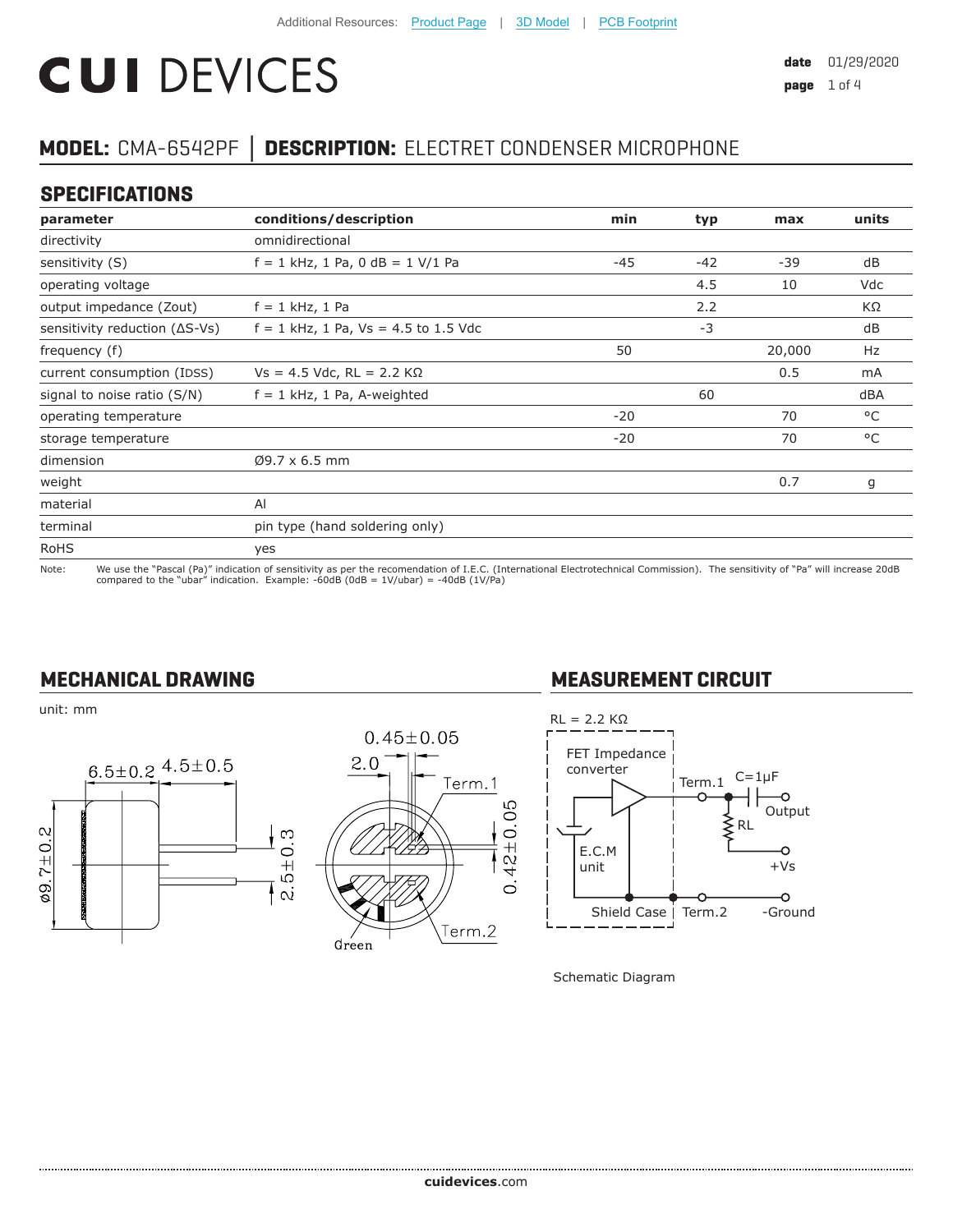# **FREQUENCY RESPONSE CURVE**



1.000V/PA

# **MECHANICAL CHARACTERISTICS**

| item                         | test condition                                                                                                                                                                  | evaluation standard                                                                         |  |
|------------------------------|---------------------------------------------------------------------------------------------------------------------------------------------------------------------------------|---------------------------------------------------------------------------------------------|--|
| soldering heat resistance    | Soldering iron of $+260 \pm 5^{\circ}$ C should be placed on the<br>terminal for $2 \pm 0.5$ seconds.                                                                           | No interference in operation.                                                               |  |
| terminal mechanical strength | Apply to the terminal 4.9 N (0.5 kg) for 1 minute                                                                                                                               | No damage or cutting off.                                                                   |  |
| vibration test               | The part should be measured after a vibration amplitude of<br>1.5 mm with $10 \sim 55$ Hz band of vibration frequency to each<br>of the 3 perpendicular directions for 2 hours. | After any tests, the sensitivity should be<br>within $\pm 3$ dB of the initial sensitivity. |  |
| drop test                    | The part without packaging is subjected to 3 drops on each<br>axis from the height of 1 m onto a 20 mm thick wooden<br>board.                                                   |                                                                                             |  |

#### **ENVIRONMENT TEST**

| item                   | test condition                                                                                                                                                                                                  | evaluation standard                                                                                                                              |
|------------------------|-----------------------------------------------------------------------------------------------------------------------------------------------------------------------------------------------------------------|--------------------------------------------------------------------------------------------------------------------------------------------------|
| high temperature test  | After being placed in a chamber at $+70^{\circ}$ C for 72 hours.                                                                                                                                                |                                                                                                                                                  |
| low temperature test   | After being placed in a chamber at -20°C for 72 hours.                                                                                                                                                          |                                                                                                                                                  |
| thermal shock          | After being placed in a chamber at $+40^{\circ}$ C and 90 $\pm 5\%$ RH<br>for 240 hours.                                                                                                                        |                                                                                                                                                  |
| temperature cycle test | The part will be subjected to 10 cycles. One cycle will<br>consist of:<br>+70℃<br>+25℃<br>+25℃<br>$-20^{\circ}$ C<br>0.5 <sub>hr</sub><br>1hr<br>1hr<br>1hr<br>$ 0.5$ hr<br>0.5 <sub>hr</sub><br>1hr<br>5.5 hrs | After any tests and 6 hours of<br>conditioning at $+25^{\circ}$ C, the<br>sensitivity should be within $\pm 3$ dB of the<br>initial sensitivity. |

#### **TEST CONDITIONS**

| standard test conditions  | a) Temperature: $+5 \sim +35^{\circ}$ C b) Humidity: $45 \sim 85\%$ c) Pressure: $860 \sim 1060$ mbar |  |
|---------------------------|-------------------------------------------------------------------------------------------------------|--|
| judgement test conditions | a) Temperature: $+25 \pm 2$ °C b) Humidity: 60 ~ 70% c) Pressure: 860 ~ 1060 mbar                     |  |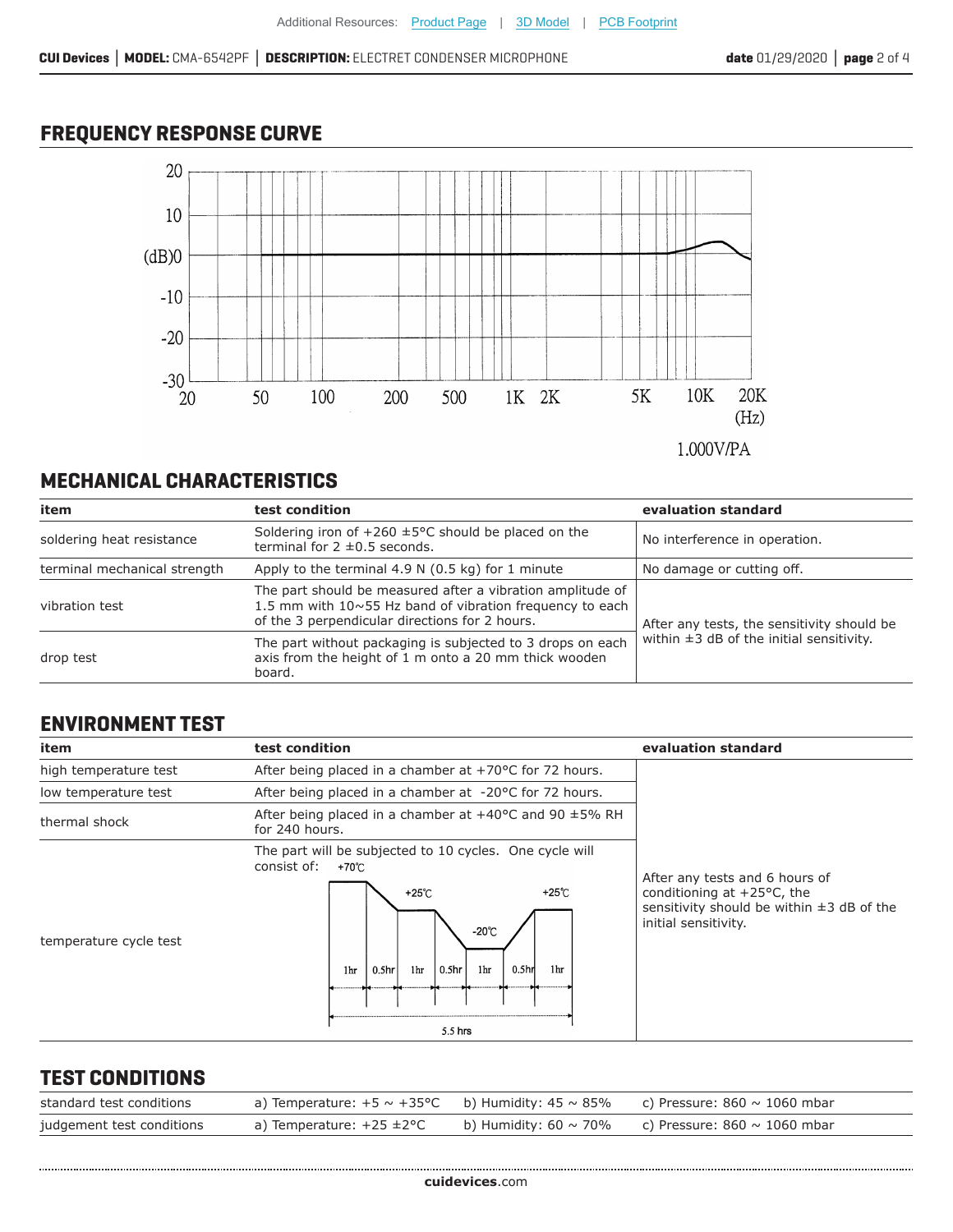## **PACKAGING**



| <b>Ilnner</b> Box |                                                | 1x100PCS |
|-------------------|------------------------------------------------|----------|
| Second Box        | 202mmx103mmx50mm   100PCSx10                   |          |
|                   | Master carton Box 230mmx230mmx285mm 1000PCSx10 |          |